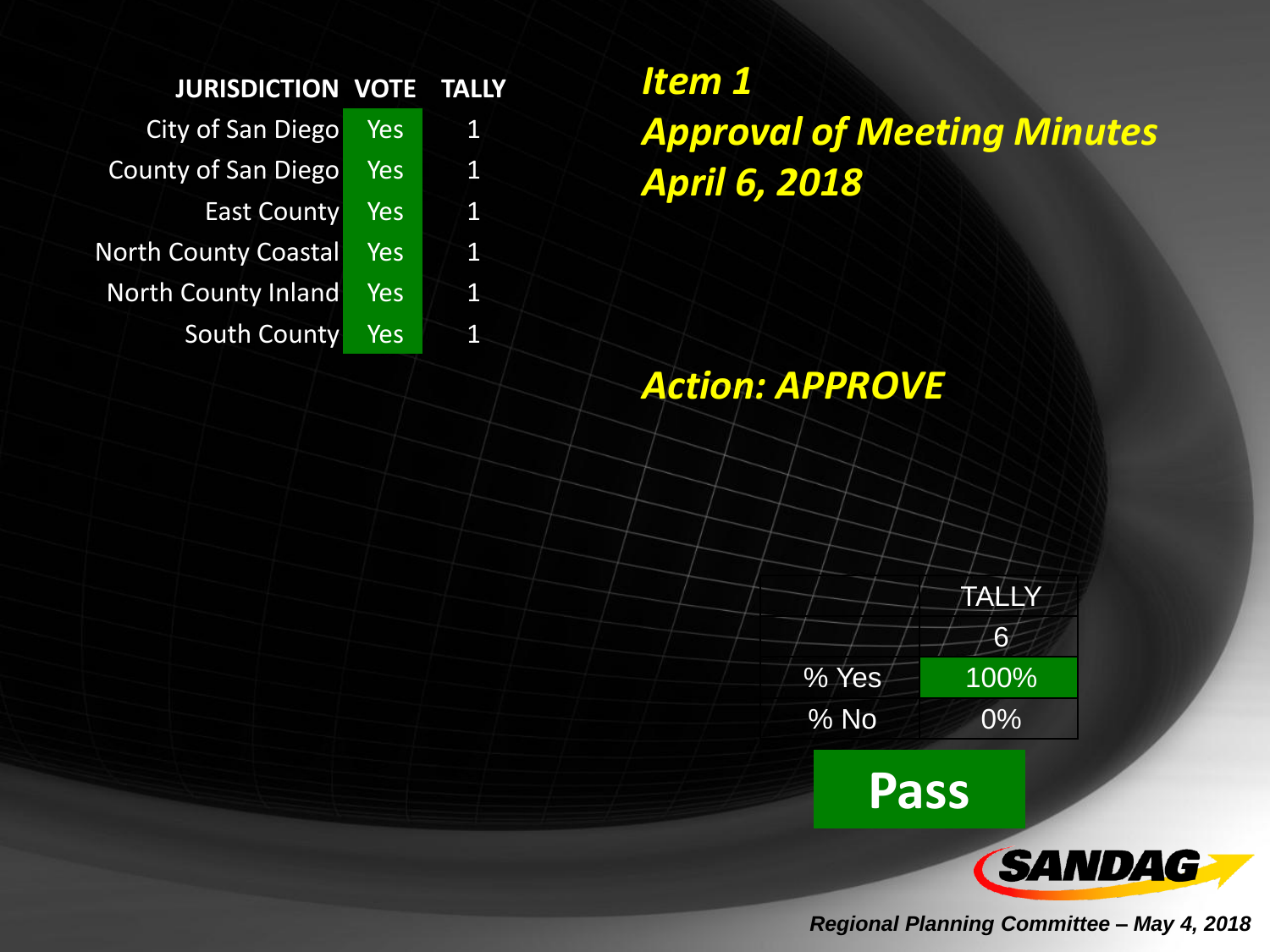City of San Diego Yes 1 County of San Diego Yes 1 East County North County Coastal Yes 1 North County Inland Yes 1 South County Yes 1

*Item 3 TransNet Smart Growth Incentive Program: Amendment Requests*

## *Action: APPROVE*

TALLY  $-5<sup>2</sup>$  $% Yes$  100% % No 0%

**Pass**

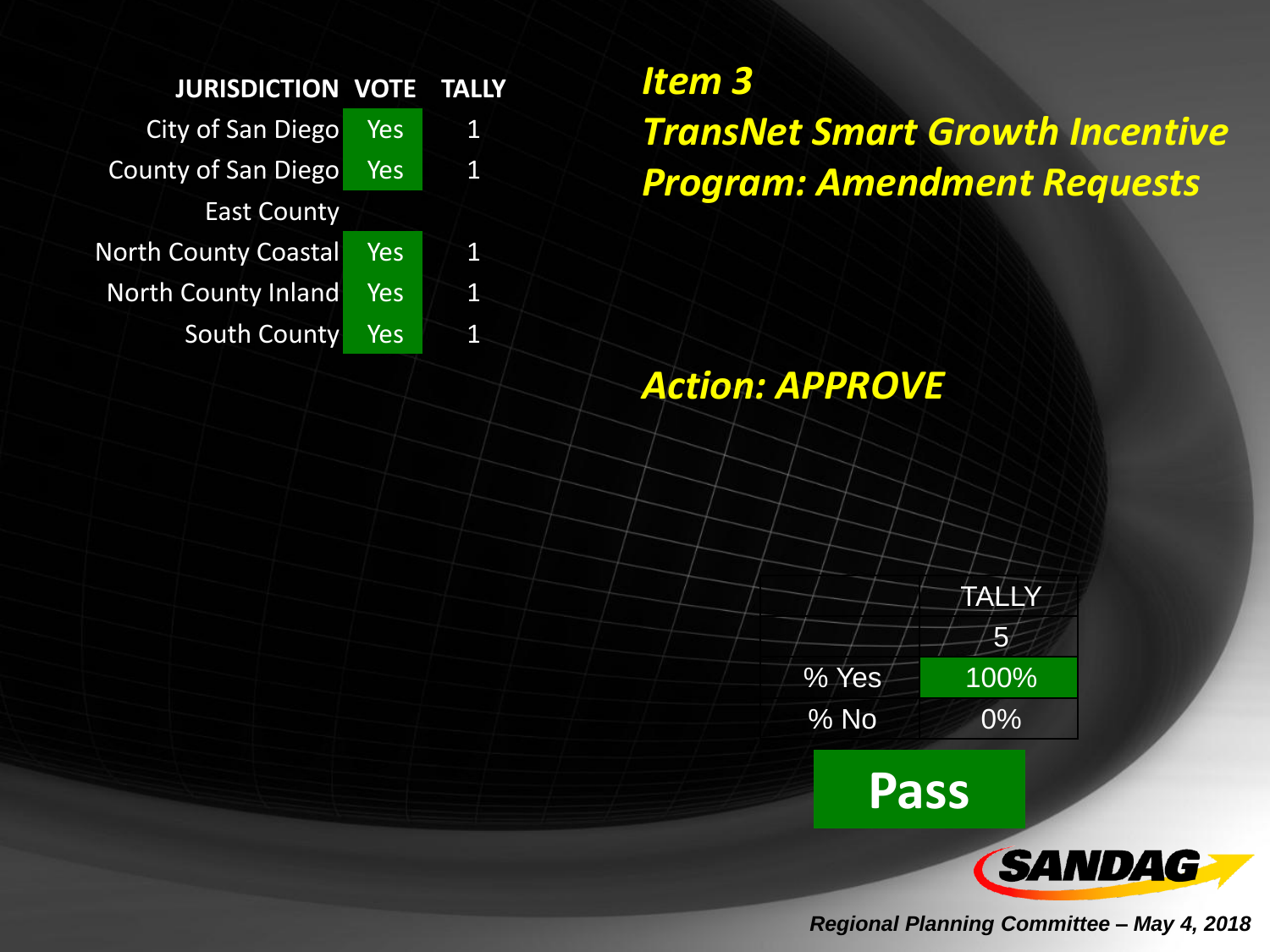| City of San Diego           | <b>Yes</b> | <b>AF</b>       |
|-----------------------------|------------|-----------------|
| <b>County of San Diego</b>  | <b>Yes</b> | $\mathbf 1$     |
| <b>East County</b>          | <b>Yes</b> | $\mathbf{1}$    |
| <b>North County Coastal</b> | Yes        | $1\overline{ }$ |
| <b>North County Inland</b>  | <b>Yes</b> | <b>Ay</b>       |
| South County                | Yes        | Ń.              |

*Item 4 Regional Growth Forecast Assumptions*

# *Action: RECOMMEND*

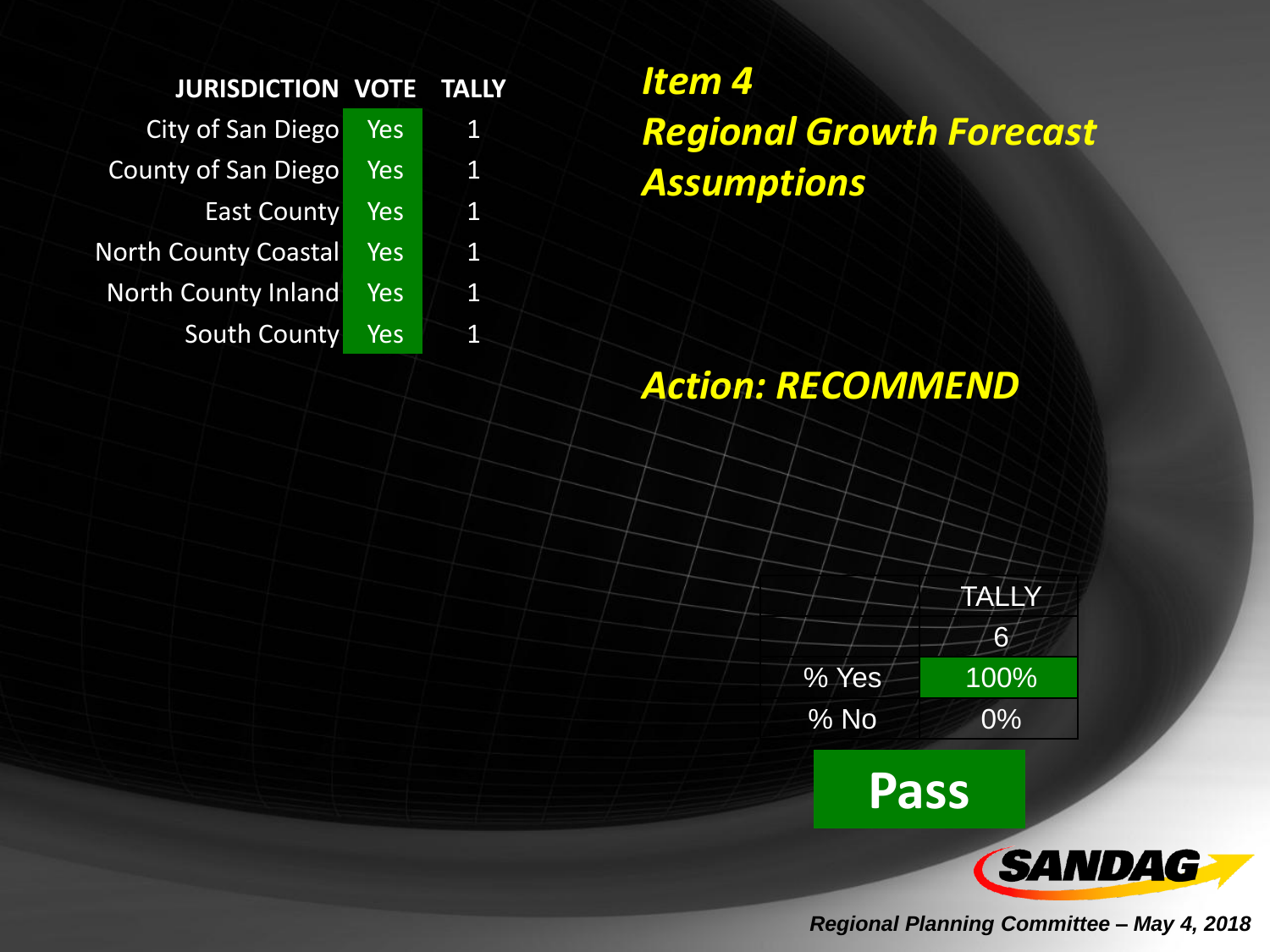| <b>City of San Diego</b>    | <b>No</b>  |   |
|-----------------------------|------------|---|
| <b>County of San Diego</b>  | Yes        | 1 |
| <b>East County</b>          | Yes        | 1 |
| <b>North County Coastal</b> | Yes        | 1 |
| <b>North County Inland</b>  | <b>Yes</b> | 1 |
| South County                | Yes        | 1 |

*Item 5 Draft Regional Housing Needs Assessment Determination Comments*

# *Action: RECOMMEND*